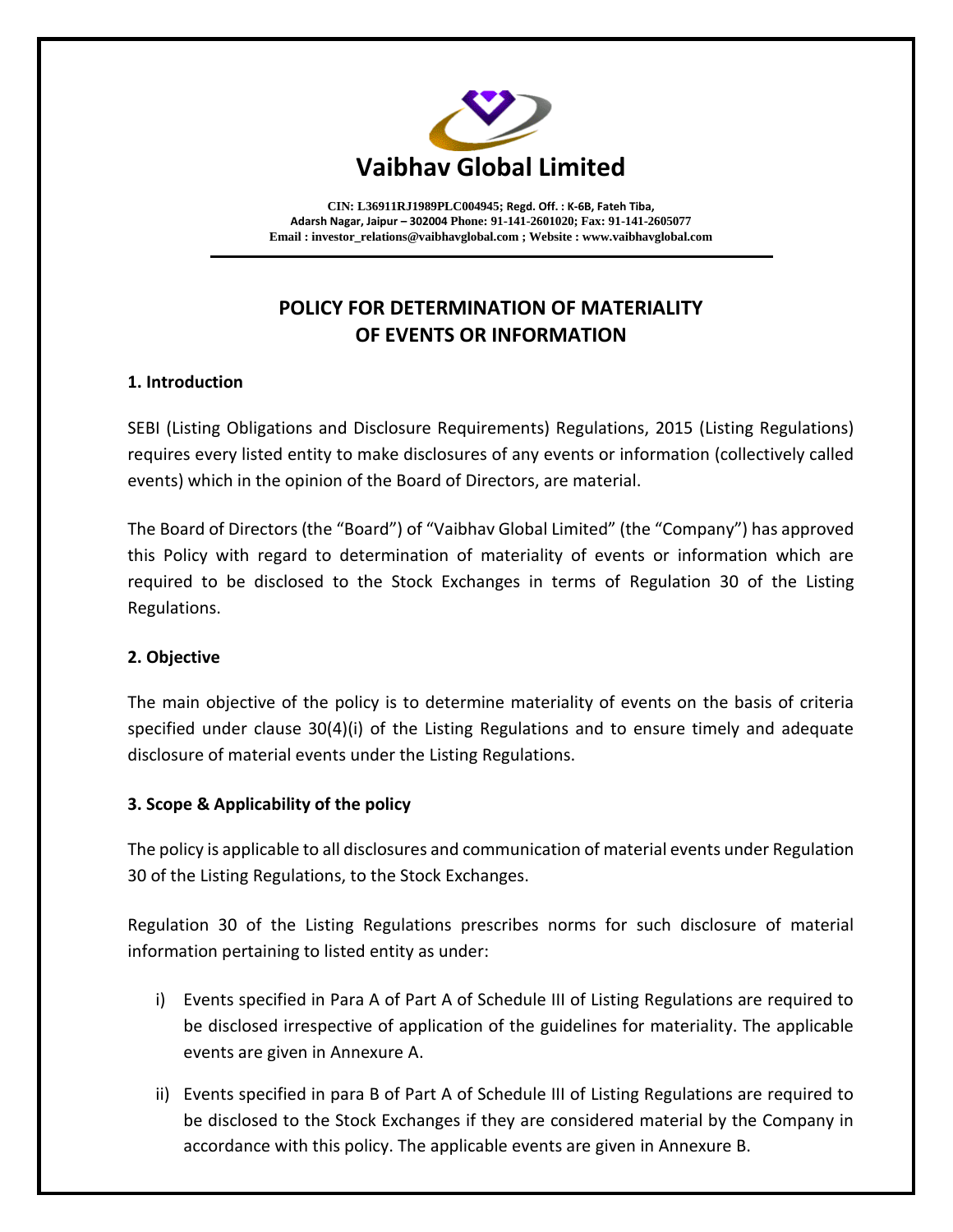iii) Events which are not indicated in Annexure A and B but have a material effect, are required to be disclosed.

# **4. Definitions**

- i) **"Act"** means the Companies Act, 2013, Rules framed thereunder and any amendments thereto;
- ii) **"Company"**, **"This Company"**, **"The Company"** wherever occur in the policy shall mean "Vaibhav Global Limited".
- iii) **"Key Managerial Personnel"** shall have the same meaning as defined under the Companies Act, 2013**.**
- iv) **"Material events or information means events or information as defined under Part A and B of Schedule III of** SEBI (Listing Obligations and Disclosure Requirements) Regulations, 2015.
- v) **"Listing Regulations"** means Securities and Exchange Board of India (Listing Obligations and Disclosure Requirements) Regulations, 2015 and any amendments thereto;
- vi) **"Policy"** or **"This Policy"** means, "Policy for determination of materiality of events or information."

# **5. Interpretation**

Terms that have not been defined in this policy shall have the same meaning assigned to them under the Companies Act, 2013, SEBI Act, 1992 and Securities and Exchange Board of India (Listing Obligations and Disclosure Requirements) Regulations, 2015.

# **6. Criteria for determining materiality of events or information**

Materiality of the events shall be determined on a case to case basis depending on specific facts and circumstances relating to it. The Company shall consider the criteria as specified in regulation 30(4)(i) of the Listing Regulations for determination of materiality of events.

# **7. Authorised Person and disclosure process**

The Board has duly authorized "Key Managerial Personnel" namely the Managing Director (MD), Group Chief Financial officer (CFO) and Company Secretary of the Company, jointly or severally :

- a) To decide the materiality of any event which may qualify for disclosure and settle any interpretation issue relating thereto.
- b) To review and finalize the details to be disclosed to the Stock Exchanges.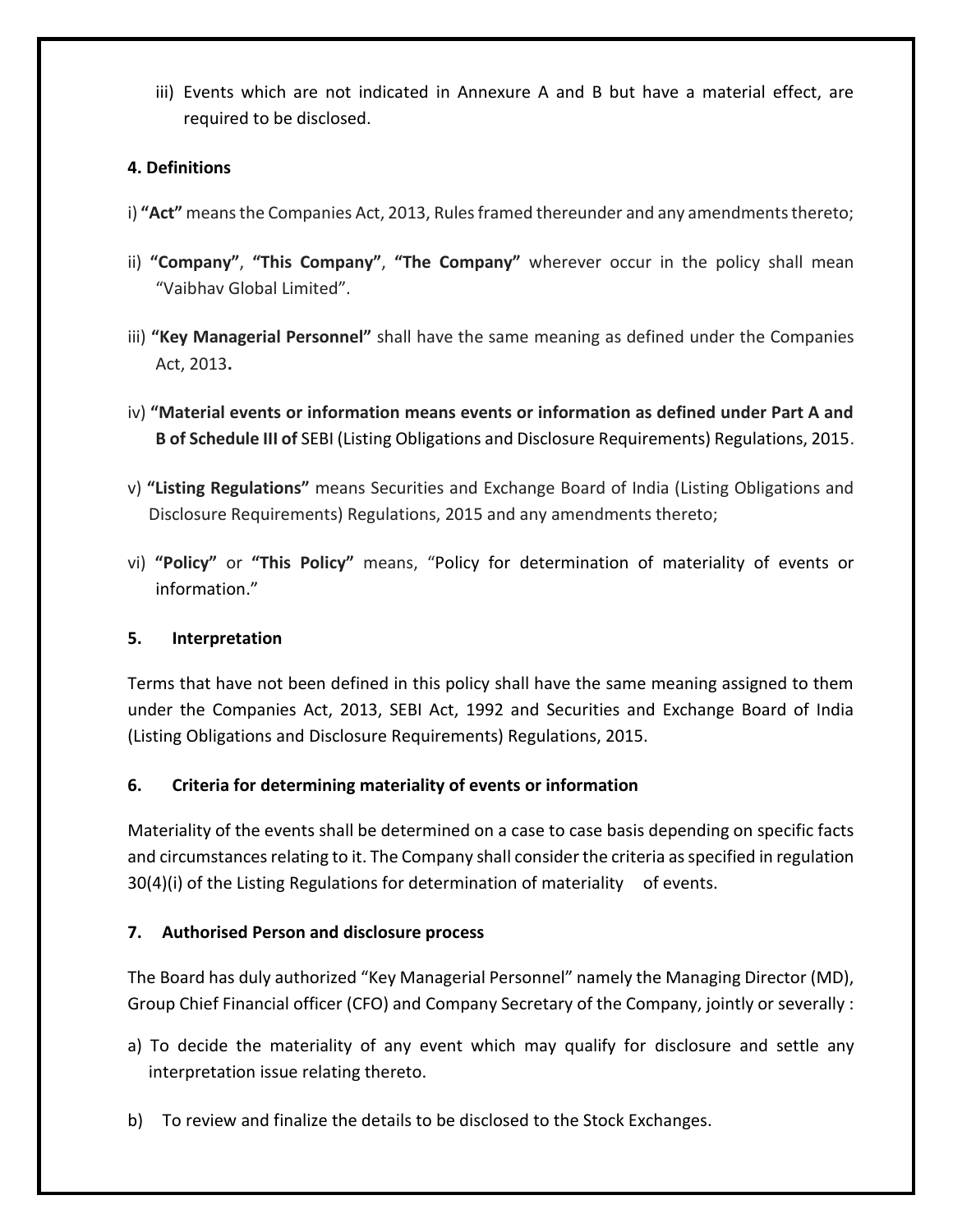- c) To determine the occurrence of an event to be reported to the Stock Exchanges with in time specified under the Listing Regulations.
- d) To finalize the required disclosures to be made to the Stock Exchanges.
- e) To consider the events, other than those mentioned in Annexure A and B, which may require disclosures to be made to the Stock Exchanges.
- f) To provide specific and adequate reply on behalf of the Company to all queries raised by the Stock Exchanges with respect to any events.
- g) All such disclosures shall either be duly signed by MD or Group CFO or Company Secretary of the Company.

## **8. Policy Review**

The Board of Directors of the Company reserves the right to amend or modify this Policy in whole or in part, as may be required under the Listing Regulations including any statutory modification thereof, at any point of time.

## **9. Hosting of Information on the website of the Company**

This policy, all amendments thereto and disclosures made by or on behalf of the Company of events to the Stock Exchanges, pursuant to this policy shall be hosted on the Company's website.

**\*\*\*\*\***

- Amended w.e.f. 01.04.2019
- Further, amended on 12.05.2021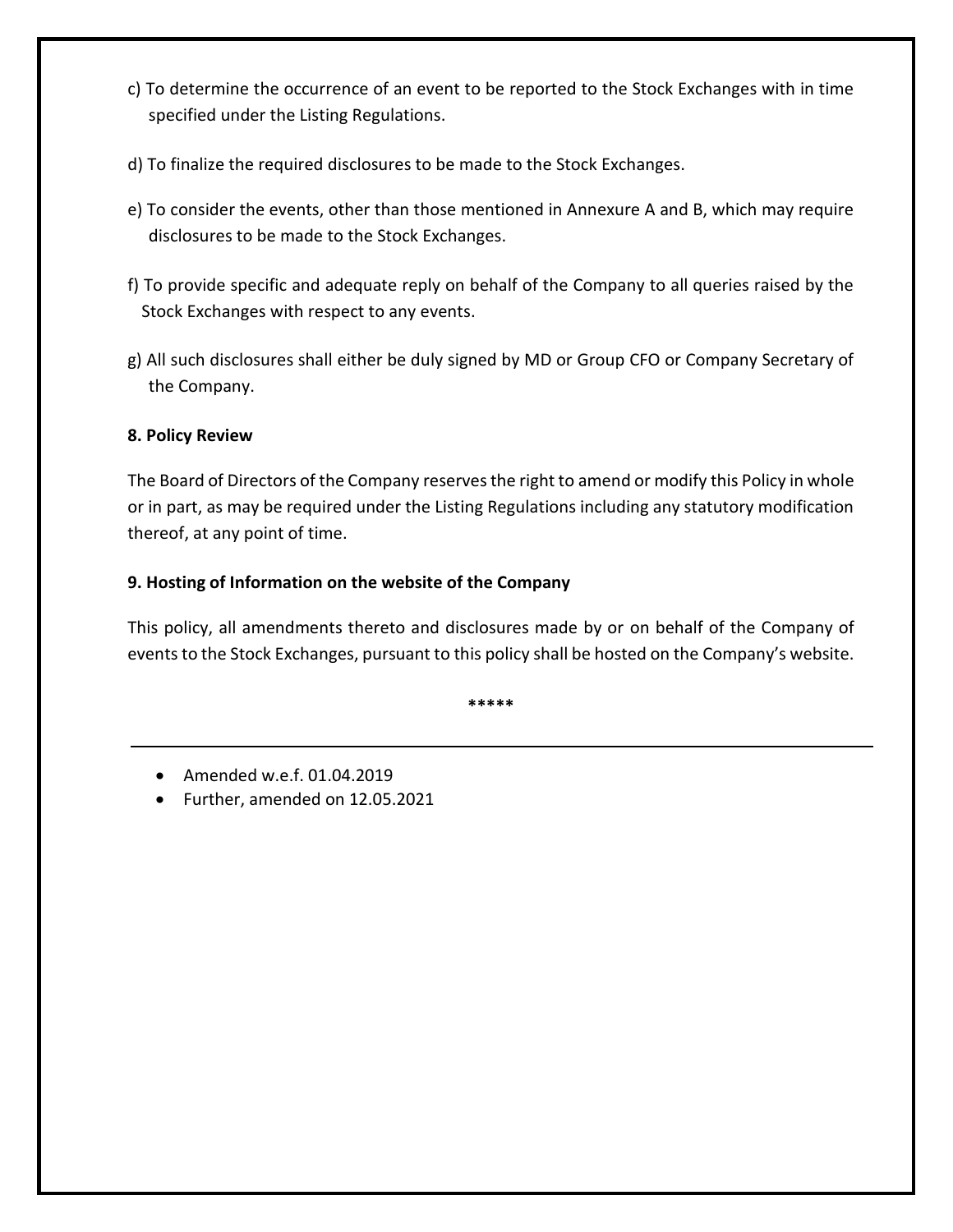### **Annexure A**

### **SCHEDULE III**

### **PART A: DISCLOSURES OF EVENTS OR INFORMATION**

**The following shall be events/information, upon occurrence of which listed entity shall make disclosure to stock exchange(s):** 

- A. Events which shall be disclosed without any application of the guidelines for materiality as specified in sub-regulation (4) of regulation (30):
- 1. Acquisition(s) (including agreement to acquire), Scheme of Arrangement (amalgamation/ merger/ demerger/restructuring), or sale or disposal of any unit(s), division(s) or subsidiary of the listed entity or any other restructuring.

**Explanation**.- For the purpose of this sub-para, the word 'acquisition' shall mean:-

- (i) acquiring control, whether directly or indirectly; or,
- (ii) acquiring or agreeing to acquire shares or voting rights in, a company, whether directly or indirectly, such that-
- (a) the listed entity holds shares or voting rights aggregating to five per cent or more of the shares or voting rights in the said company, or;
- (b) there has been a change in holding from the last disclosure made under sub-clause (a) of clause (ii) of the Explanation to this sub-para and such change exceeds two per cent of the total shareholding or voting rights in the said company.

2. Issuance or forfeiture of securities, split or consolidation of shares, buyback of securities, any restriction on transferability of securities or alteration in terms or structure of existing securities including forfeiture, reissue of forfeited securities, alteration of calls, redemption of securities etc.

3. Revision in Rating(s).

4. Outcome of Meetings of the board of directors: The listed entity shall disclose to the Exchange(s), within 30 minutes of the closure of the meeting, held to consider the following:

- a. dividends and/or cash bonuses recommended or declared or the decision to pass any dividend and the date on which dividend shall be paid/dispatched;
- b. any cancellation of dividend with reasons thereof;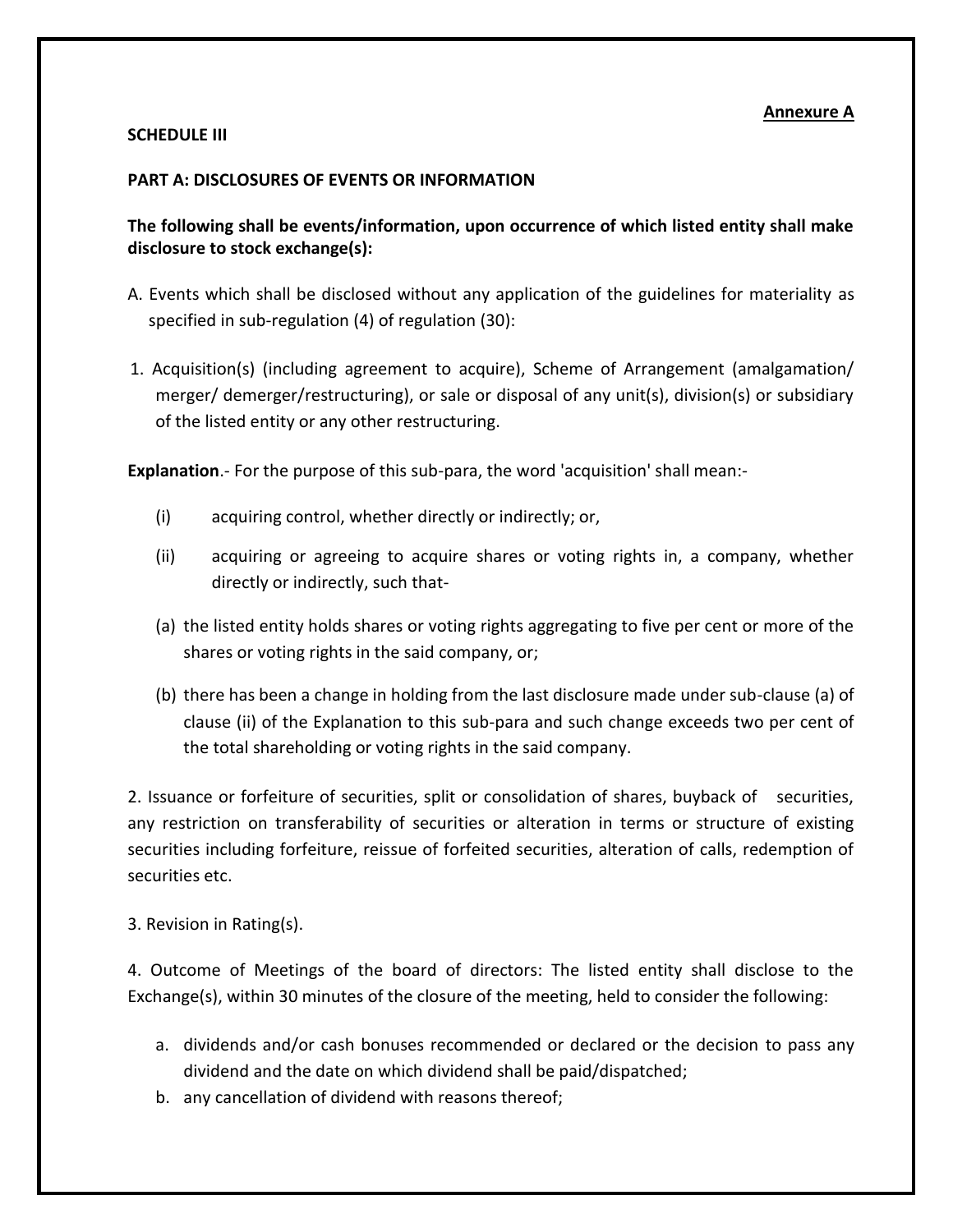- c. the decision on buyback of securities;
- d. the decision with respect to fund raising proposed to be undertaken
- e. increase in capital by issue of bonus shares through capitalization including the date on which such bonus shares shall be credited/dispatched;
- f. reissue of forfeited shares or securities, or the issue of shares or securities held in reserve for future issue or the creation in any form or manner of new shares or securities or any other rights, privileges or benefits to subscribe to;
- g. short particulars of any other alterations of capital, including calls;
- h. financial results;
- i. decision on voluntary delisting by the listed entity from stock exchange(s).
- 5. Agreements (viz. shareholder agreement(s), joint venture agreement(s), family settlement agreement(s) (to the extent that it impacts management and control of the listed entity), agreement(s)/treaty(ies)/contract(s) with media companies) which are binding and not in normal course of business, revision(s) or amendment(s) and termination(s) thereof.
- 6. Fraud/defaults by promoter or key managerial personnel or by listed entity or arrest of key managerial personnel or promoter.
- 7. Change in directors, key managerial personnel (Managing Director, Chief Executive Officer, Chief Financial Officer , Company Secretary etc.), Auditor and Compliance Officer.
- 7A. In case of resignation of the auditor of the listed entity, detailed reasons for resignation of auditor, as given by the said auditor, shall be disclosed by the listed entities to the stock exchanges as soon as possible but not later than twenty four hours of receipt of such reasons from the auditor.
- 7B Resignation of auditor including reasons for resignation: In case of resignation of an independent director of the listed entity, within seven days from the date of resignation, the following disclosures shall be made to the stock exchanges by the listed entities:
	- i. Detailed reasons for the resignation of independent directors as given by the said director shall be disclosed by the listed entities to the stock exchanges.
	- ii. The independent director shall, along with the detailed reasons, also provide a confirmation that there is no other material reasons other than those provided.
	- iii. The confirmation as provided by the independent director above shall also be disclosed by the listed entities to the stock exchanges along with the detailed reasons as specified in sub-clause (i) above.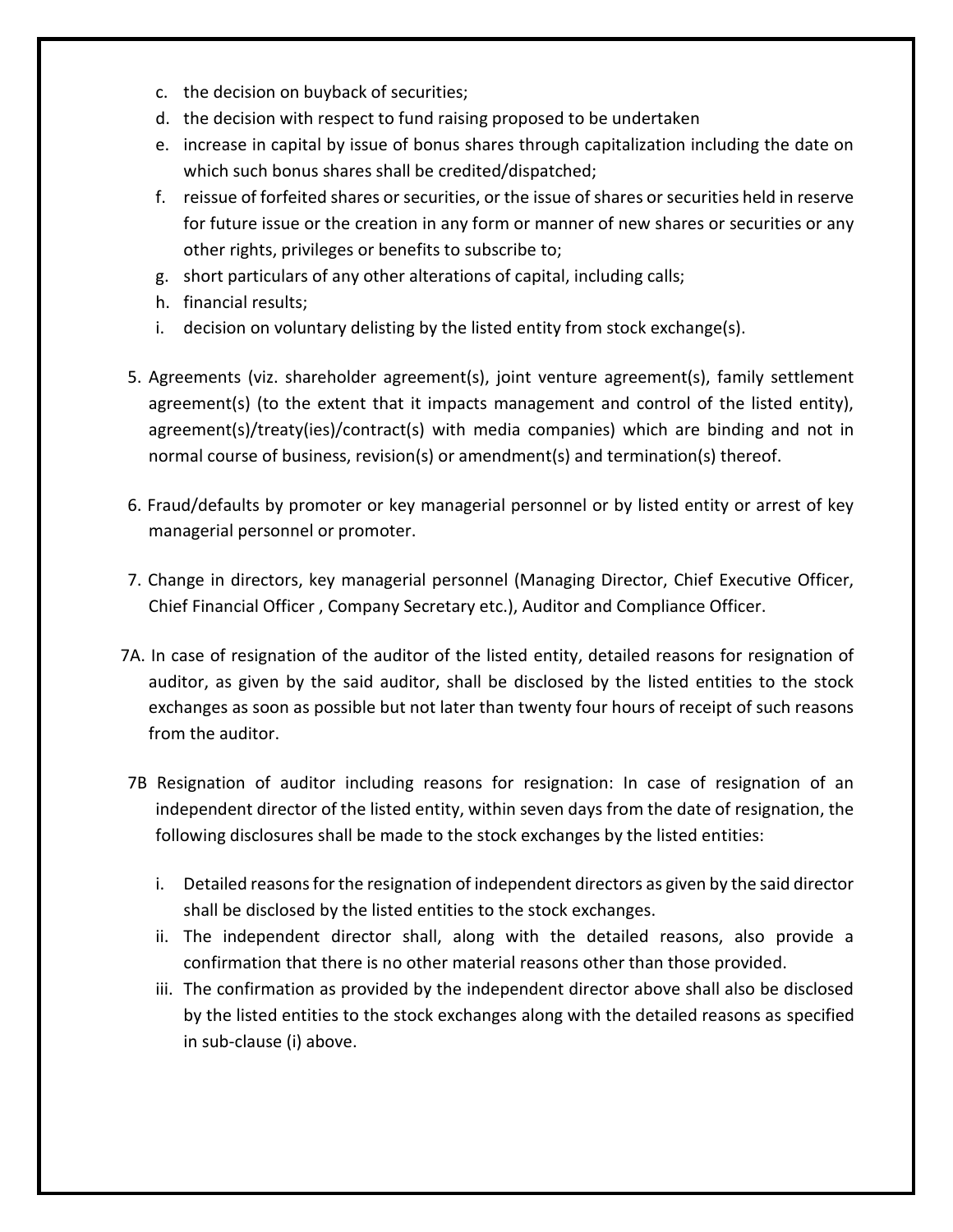- 8. Appointment or discontinuation of share transfer agent.
- 9. Corporate debt restructuring.
- 10. One time settlement with a bank.
- 11. Reference to BIFR and winding-up petition filed by any party / creditors.
- 12. Issuance of Notices, call letters, resolutions and circulars sent to shareholders, debenture holders or creditors or any class of them or advertised in the media by the listed entity.
- 13. Proceedings of Annual and extraordinary general meetings of the listed entity.
- 14. Amendments to memorandum and articles of association of listed entity, in brief.
- 15. Schedule of Analyst or institutional investor meet and presentations on financial results made by the listed entity to analysts or institutional investors;
- 16. The following events in relation to the corporate insolvency resolution process (CIRP) of a listed corporate debtor under the Insolvency Code:
	- a. Filing of application by the corporate applicant for initiation of CIRP, also specifying the amount of default;
	- b. Filing of application by financial creditors for initiation of CIRP against the corporate debtor, also specifying the amount of default;
	- c. Admission of application by the Tribunal, along with amount of default or rejection or withdrawal, as applicable;
	- d. Public announcement made pursuant to order passed by the Tribunal under section 13 of Insolvency Code;
	- e. List of creditors as required to be displayed by the corporate debtor under regulation 13(2)(c) of the IBBI (Insolvency Resolution Process for Corporate Persons) Regulations, 2016;
	- f. Appointment/ Replacement of the Resolution Professional;
	- g. Prior or post-facto intimation of the meetings of Committee of Creditors;
	- h. Brief particulars of invitation of resolution plans under section 25(2)(h) of Insolvency Code in the Form specified under regulation 36A(5) of the IBBI (Insolvency Resolution Process for Corporate Persons) Regulations, 2016;
	- i. Number of resolution plans received by Resolution Professional;
	- j. Filing of resolution plan with the Tribunal;
	- k. Approval of resolution plan by the Tribunal or rejection, if applicable;
	- 1.  $#$ Specific features and details of the resolution plan as approved by the Adjudicating Authority under the Insolvency Code, not involving commercial secrets, including details such as: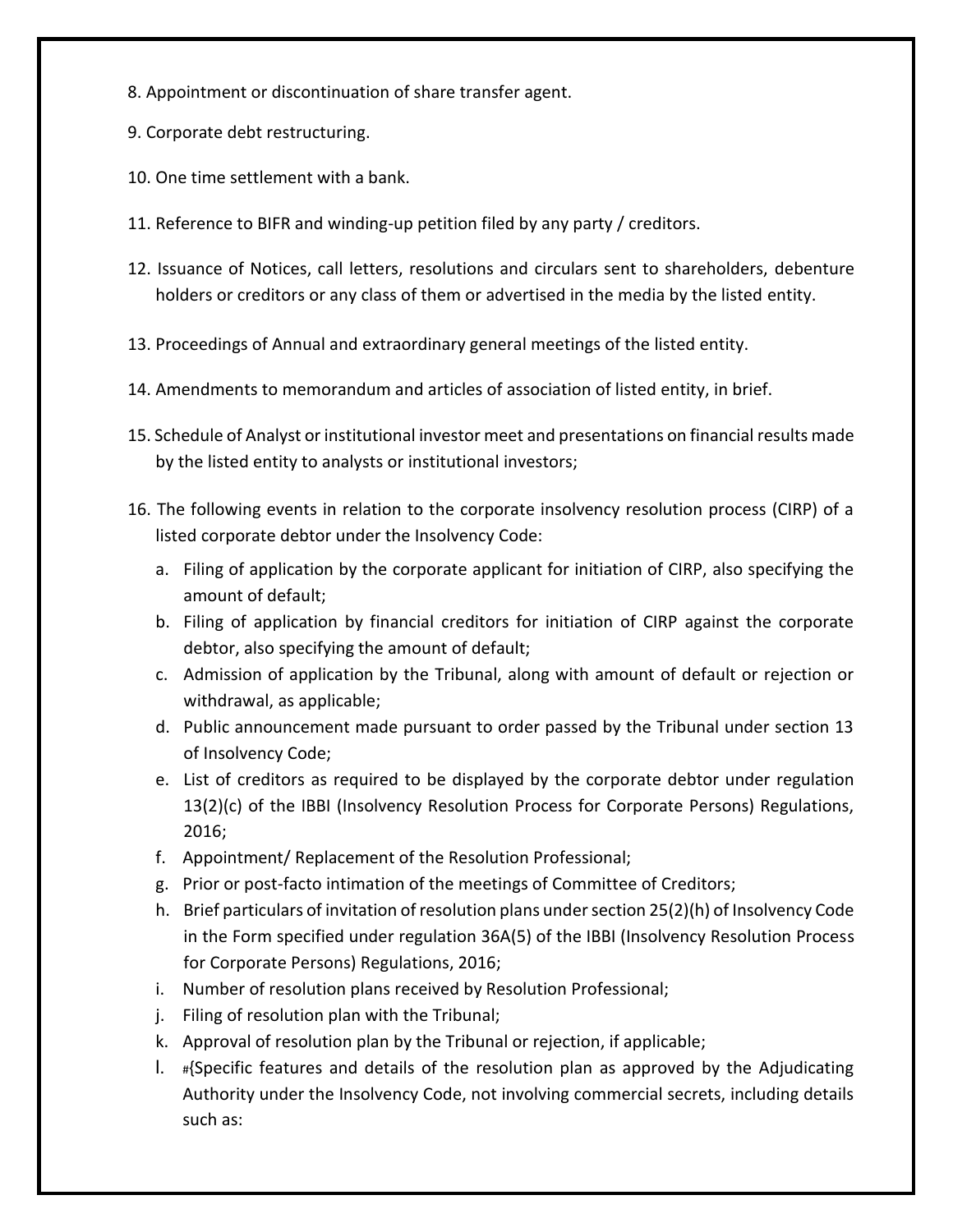(i) Pre and Post net-worth of the company;

(ii) Details of assets of the company post CIRP;

(iii) Details of securities continuing to be imposed on the companies' assets;

(iv) Other material liabilities imposed on the company;

(v) Detailed pre and post shareholding pattern assuming 100% conversion of convertible securities;

(vi) Details of funds infused in the company, creditors paid-off;

(vii) Additional liability on the incoming investors due to the transaction, source of such funding etc.;

(viii) Impact on the investor – revised P/E, RONW ratios etc.;

(ix) Names of the new promoters, key managerial persons(s), if any and their past experience in the business or employment. In case where promoters are companies, history of such company and names of natural persons in control;

(x) Brief description of business strategy.

- m. Any other material information not involving commercial secrets;
- n. Proposed steps to be taken by the incoming investor/acquirer for achieving the MPS;
- o. Quarterly disclosure of the status of achieving the MPS;
- p. The details as to the delisting plans, if any approved in the resolution plan.
- 17. Initiation of Forensic audit: In case of initiation of forensic audit, (by whatever name called), the following disclosures shall be made to the stock exchanges by listed entities:
	- a) The fact of initiation of forensic audit along-with name of entity initiating the audit and reasons for the same, if available;
	- b) Final forensic audit report (other than for forensic audit initiated by regulatory / enforcement agencies) on receipt by the listed entity along with comments of the management, if any.}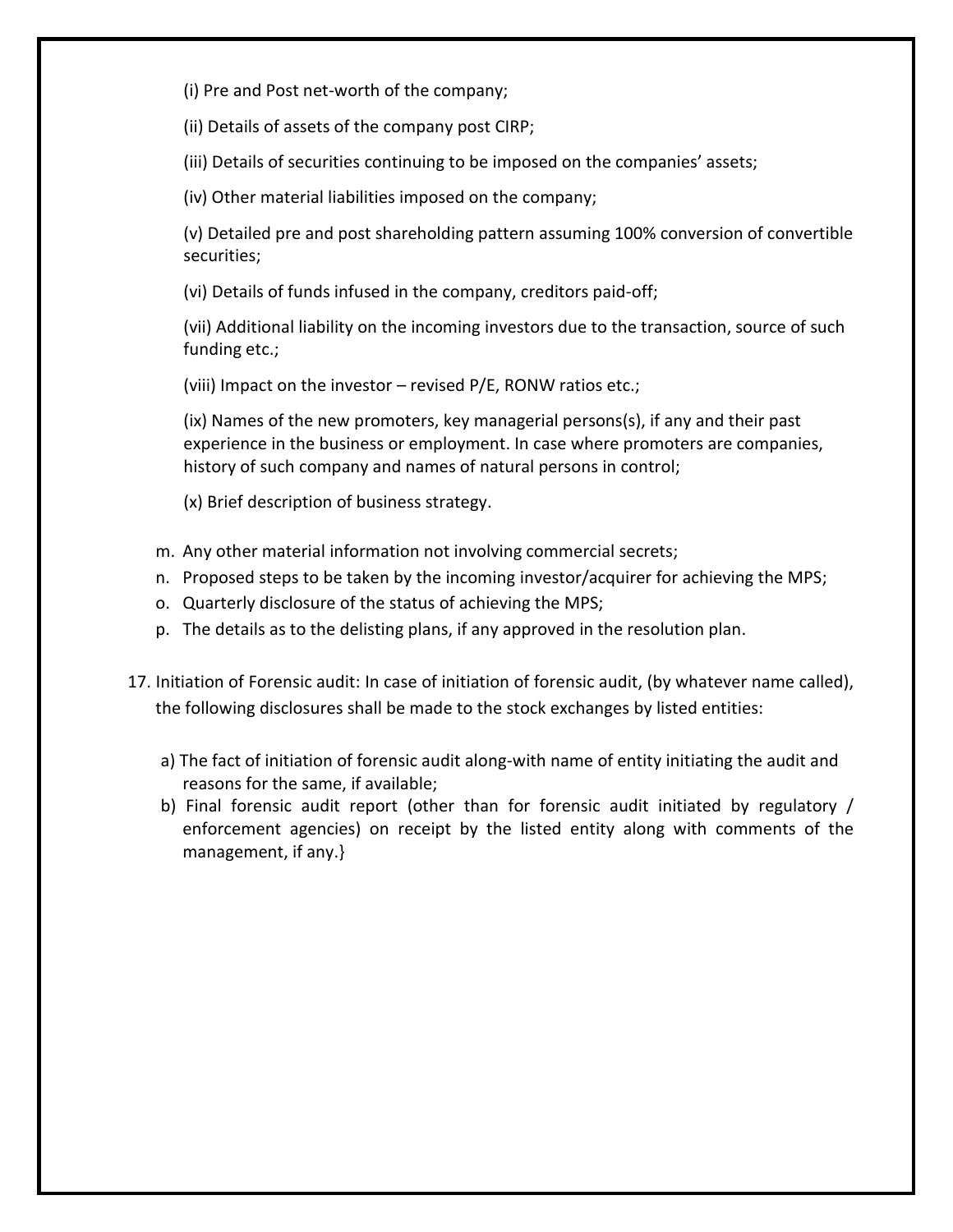### **Annexure B**

# **B. Events which shall be disclosed upon application of the guidelines for materiality referred sub-regulation (4) of regulation (30):**

- 1. Commencement or any postponement in the date of commencement of commercial production or commercial operations of any unit/division.
- 2. Change in the general character or nature of business brought about by arrangements for strategic, technical, manufacturing, or marketing tie-up, adoption of new lines of business or closure of operations of any unit/division (entirety or piecemeal).
- 3. Capacity addition or product launch.
- 4. Awarding, bagging/ receiving, amendment or termination of awarded/bagged orders/contracts not in the normal course of business.
- 5. Agreements (viz. loan agreement(s) (as a borrower) or any other agreement(s) which are binding and not in normal course of business) and revision(s) or amendment(s) or termination(s) thereof.
- 6. Disruption of operations of any one or more units or division of the listed entity due to natural calamity (earthquake, flood, fire etc.), force majeure or events such as strikes, lockouts etc.
- 7. Effect(s) arising out of change in the regulatory framework applicable to the listed entity
- 8. Litigation(s) / dispute(s) / regulatory action(s) with impact.
- 9. Fraud/defaults etc. by directors (other than key managerial personnel) or employees of listed entity.
- 10. Options to purchase securities including any ESOP/ESPS Scheme.
- 11. Giving of guarantees or indemnity or becoming a surety for any third party.
- 12. Granting, withdrawal , surrender , cancellation or suspension of key licenses or regulatory approvals.
- C. Any other information/event viz. major development that is likely to affect business, e.g. emergence of new technologies, expiry of patents, any change of accounting policy that may have a significant impact on the accounts, etc. and brief details thereof and any other information which is exclusively known to the listed entity which may be necessary to enable the holders of securities of the listed entity to appraise its position and to avoid the establishment of a false market in such securities.